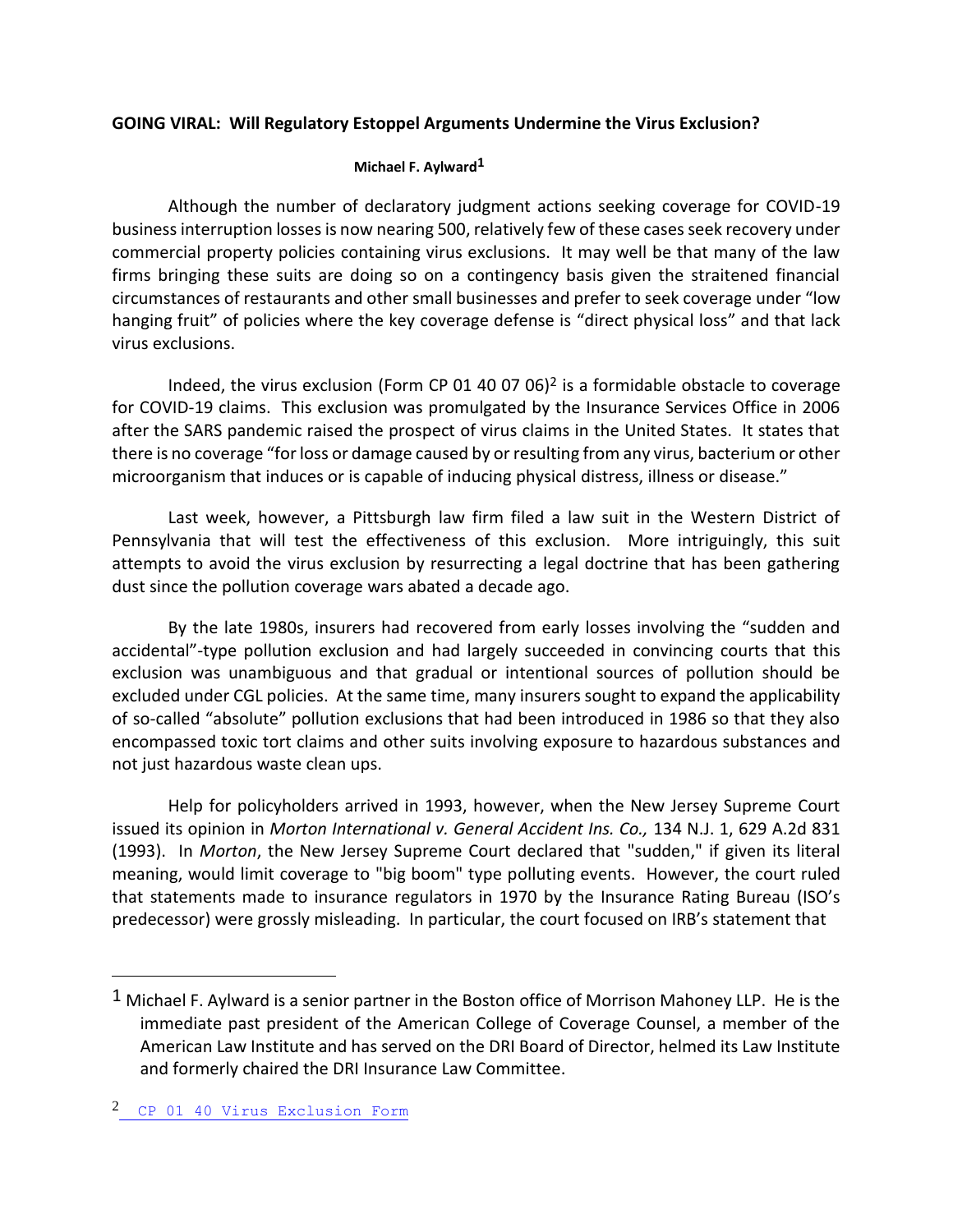Coverage for pollution or contamination is not provided in most cases under present policies because the damages can be said to be expected or intended and thus are excluded by the definition of occurrence. The above exclusion clarifies this situation so as to avoid any question of intent.

In light of the perceived inconsistencies between what insurer trade associations told regulators in 1970 and their present claim that gradual pollution was also intended to be excluded, the *Morton* court concluded that insurers should be estopped from taking this more expansive view of "sudden and accidental." But how to get around the fact that conventional estoppel did not apply since few policyholders had any awareness of these 1970 regulatory filings when they purchased their insurance. The New Jersey Supreme Court's novel solution was "regulatory estoppel," which the court described thusly:

> Although we have not heretofore applied the estoppel doctrine in a regulatory context, its application to these circumstances is appropriate and compelling. A basic role of the Commissioner of Insurance is "to protect the interests of policy holders" and to assure that "insurance companies provide reasonable, equitable and fair treatment to the insuring public." *See In re N.J.A.C. 11:1- 20,* 208 *N.J. Super.* 182, 189, 505 *A.*2d 177 (App. Div. 1986). In misrepresenting the effect of the pollution-exclusion clause to the Department of Insurance, the IRB misled the state's insurance regulatory authority in its review of the clause, and avoided disapproval of the proposed endorsement as well as a reduction in rates. As a matter of equity and fairness, the insurance industry should be bound by the representations of the IRB, its designated agent, in presenting the pollution-exclusion clause to state regulators.

In the wake of *Morton*, policyholder counsel aggressively pursued discovery efforts with respect to the claimed drafting history of pollution exclusions and argued that insurers should not now be able to argue for a broader scope than was disclosed to state insurance regulators at the time that these exclusions were approved for use. Apart from New Jersey, however, state after state rejected "regulatory estoppel" arguments, whether because extrinsic evidence of intent is admissible where policy language is otherwise unambiguous or because the doctrine of estoppel requires that the party seeking to enforce a contract have relied to his or her detriment on a misstatement by the other contracting party.3

÷,

<sup>3</sup> *Millipore Corp. v. Travelers Ind. Co.,* 115 F.3d 21, 30 (1st Cir. 1997)(finding conflict of law between Massachusetts and New Jersey with respect to regulatory estoppel arguments); *Federated Mut. Ins. Co. v. Botkin Grain Co.,* 64 F.3d 537 (10th Cir. 1995)(rejecting *Morton* as being contrary to Kansas law); *State of California v. Underwriters at Lloyd's,* 146 Cal. App.4th 851 (4th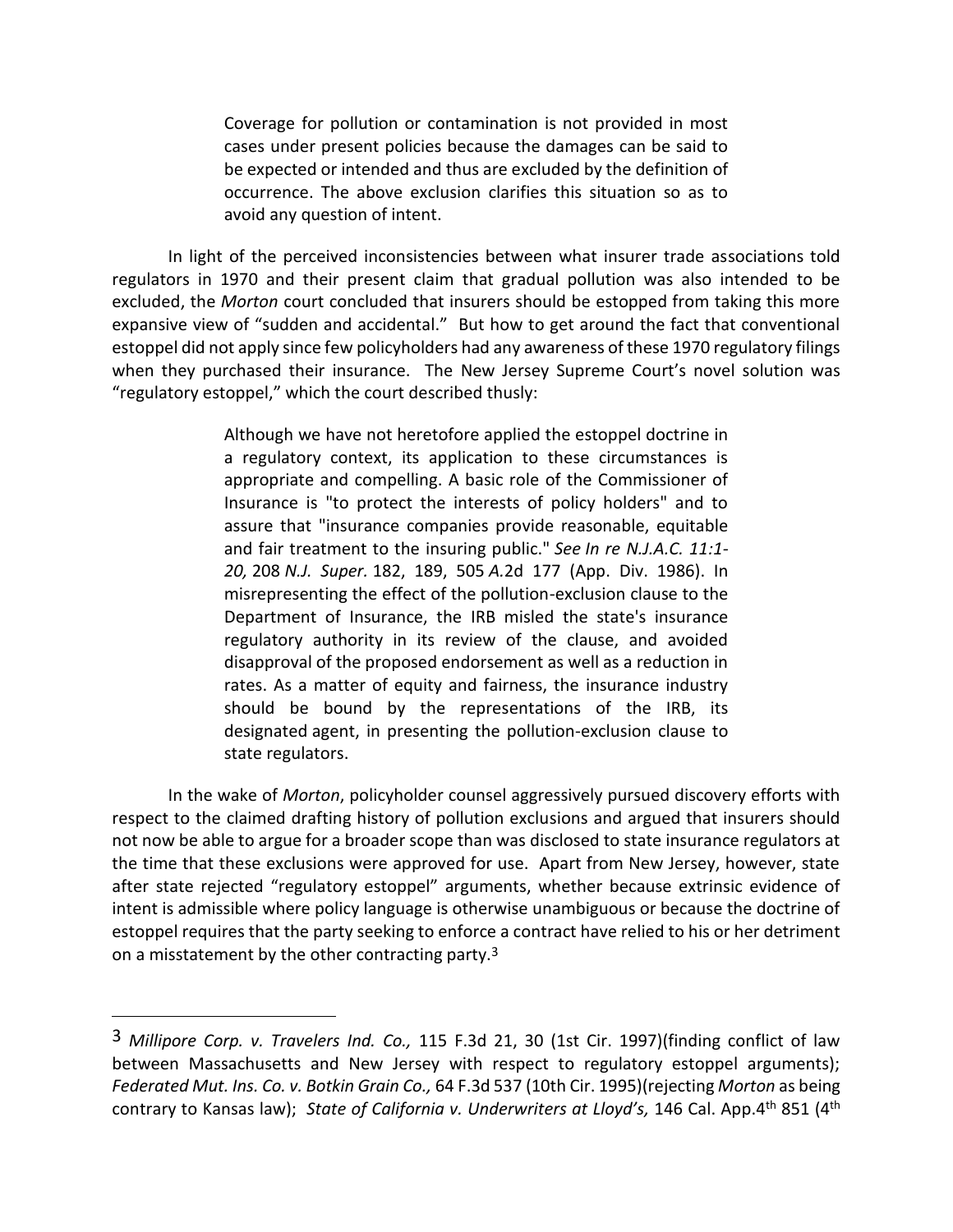After eight years in the wilderness, the "regulatory estoppel" doctrine came back to life after a fashion when it was given a half-hearted endorsement by the Pennsylvania Supreme Court in *Sunbeam Corp. v. Liberty Mutual Ins. Co.,* 781 A.2d 1189 (Pa. 2001). In *Sunbeam,* the Supreme Court ruled 3-2 (two justices having declined to participate) that lower courts had erred in granting the insurers' demurrer and dismissing a policyholder's complaint with prejudice where, in the majority's view, the insurer had properly pleaded the elements of a claim for estoppel based upon representations concerning the scope of the exclusion that the insurance industry had made to the Pennsylvania Insurance Department in 1970. While not going so far as to formerly adopt *Morton-*style regulatory estoppel, the Supreme Court remanded the question back to the trial court for further finding and further suggested that such evidence might be relevant to establish a "custom and usage" within the insurance industry that mandates an interpretation of "sudden and accidental" that is contrary to the understanding of the general public. Justices Saylor and Castille argued that the lower court's ruling should have been affirmed as the plain and ordinary meaning of "sudden and accidental" precludes coverage in a case where contamination occurred gradually over an extended period of time.

The initial promise of *Sunbeam* failed to extend beyond Pennsylvania and, indeed, has rarely been cited even by Pennsylvania courts. Nevertheless, it is the conceptual foundation of the claim for COVID-19 BI coverage that asserted last week in *1S.A.M.T. Inc. d/b/a Town and Country v. Berkshire Hathaway, Inc.*, No. 20-2025 (W.D. Pa. June 11, 2020). The insured in this case is a banquet and catering company located in New Castle, Pennsylvania. It argues that the economic damage that it has suffered due to pandemic shut-down orders resulted in "direct physical loss or damage" to its insured premises. Furthermore, the Complaint asserts that National Indemnity should be estopped from asserting that any coverage that might otherwise

J.

Dist. 2006), *as modified* 2007 Cal. App. LEXIS 100 (4th Dist. Jan. 25, 2007); *Buell Industries v. Greater New York Mutual Ins. Co.,* 791 A.2d 489, 259 Conn. 527 (2002)("regulatory estoppel appears to be another attempt to examine extrinsic evidence on a term that we have already concluded is clear and unambiguous*"); Continental Cas. Co. v. City of Jacksonville*, No. 3:04-CV-1170 (N.D. Fla. Aug. 6, 2009); *E.I. DuPont v. Allstate Ins. Co.,* 693 A.2d 1059 (Del. 1997)("regulatory estoppel is inapplicable where, as here, the contract language is clear and unambiguous"); *American States Ins. Co. v. Kiger,* 662 N.E.2d 945 (Ind. 1996); *Cessna Aircraft Co. v. The Hartford Acc. & Ind. Co.*, 900 F Supp. 1489 (D. Kan. 1995); *Polaroid Corp. v. The Travelers Indemnity Co.,* 414 Mass. 747, 750, 610 N.E.2d 912 (1993)(striking amicus briefs that purported to set forth the drafting and regulatory history of the pollution exclusion); *Anderson v. Minnesota Insurance Guarantee Association*, 534 N.W.2d 706 (Minn. 1995)(whatever representations the IRB may or may not have made to state insurance regulators could not create an estoppel where the wording of the exclusion itself was clear and unambiguous); *Montana Refining Co. v. National Union Fire Ins. Co. of Pittsburgh, PA*, 918 F.Supp. 1395 (D. Nev. 1996); *Wysong & Miles Co. v. Employers Ins. Co. of Wausau*, 4 F.Supp.2d 421 (M.D.N.C. 1998); *M&M Metals International v. Continental Cas. Co.*, 2008 Ohio App. LEXIS 9 73 (Ohio App. March 14, 2008); *Chickasha Cotton Oil Company v. Houston General Ins. Co.*, 2002 WL 1792467 (Tex. App. May 2, 2002) and *Sinclair Oil Corp. v. Republic Ins. Co.,* 967 F.Supp. 462 (D. Wyo. 1997).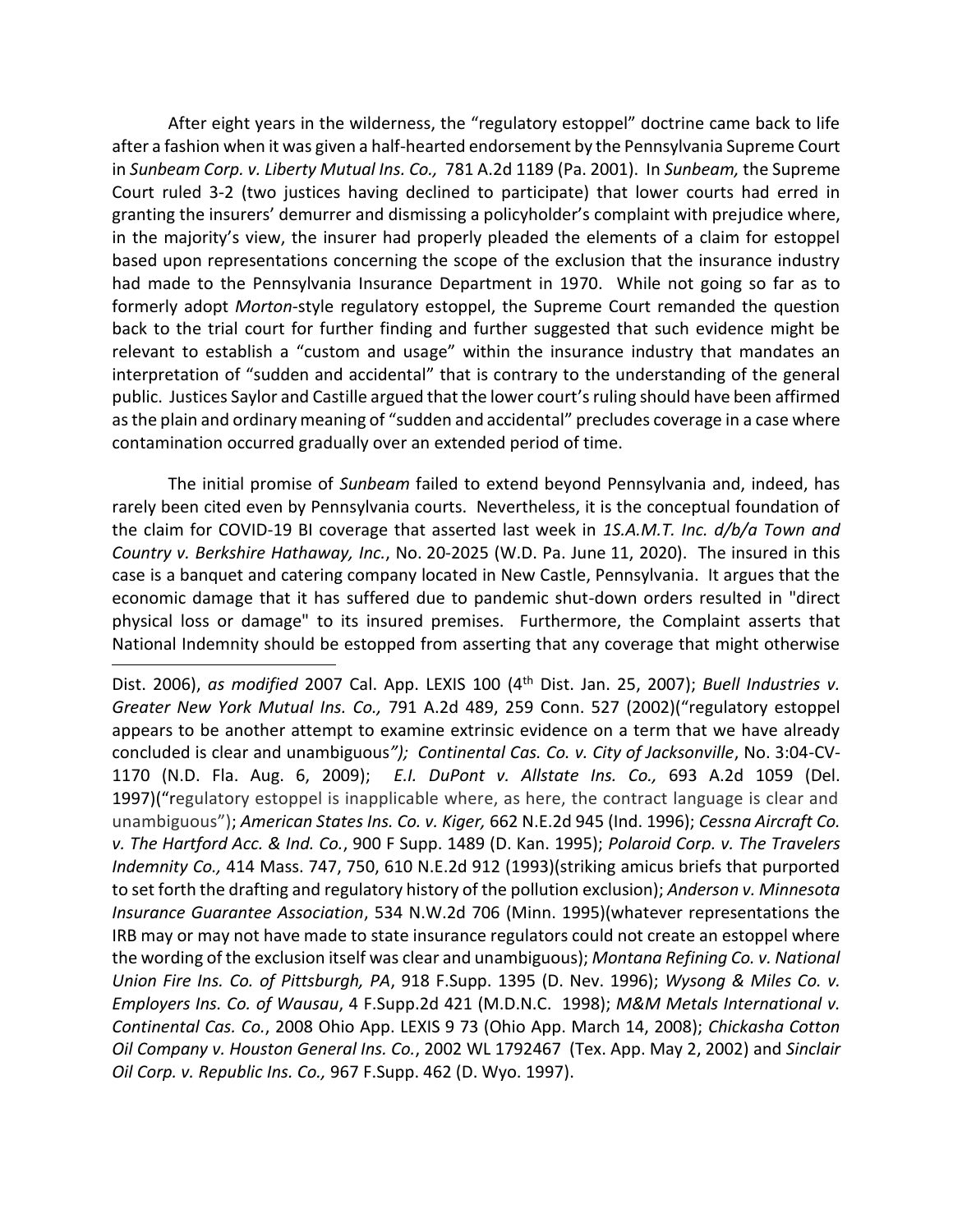apply is negated by an exclusion for "loss or damage caused by or resulting from any virus, bacterium or other micro-organism" (Form CP 01 40 07 06). The Complaint asserts that the exclusion is factually inapplicable "to the extent that the governmental orders, in and of themselves, constitute direct physical loss or damage to Plaintiff's Covered Property." It goes on to argue:

> 46. Further, to the extent that the coverage under the policy derives from direct physical loss or damage caused by the COVID-19 virus, either to Plaintiff's Covered Property or to property other than Plaintiff's Covered property, Defendant should be estopped from enforcing the Virus Exclusion, on principles of regulatory estoppel, as well as general public policy.

> 47. In 2006, two insurance industry trade groups, Insurance Services Office, Inc. ("ISO") and the American Association of Insurance Services ("AAIS"), represented hundreds of insurers in a national effort to seek approval from state insurance regulators for the adoption of the Virus Exclusion.

> 48. In their filings with the various state regulators (including Pennsylvania), on behalf of the insurers, ISO and AAIS represented that the adoption of the Virus Exclusion was only meant to "clarify" that coverage for "disease-causing agents" has never been in effect, and was never intended to be included, in the property policies.

> 49. Specifically, in its "ISO Circular" dated July 6, 2006 and entitled "New Endorsements Filed to Address Exclusion of Loss Due to Virus or Bacteria," ISO represented to the state regulatory bodies that:

> > While property policies have not been a source of recovery for losses involving contamination by disease-causing agents, the specter of pandemic or hitherto unorthodox transmission of infectious material raises the concern that insurers employing such policies may face claims in which there are efforts to expand coverage to create sources of recovery for such losses, contrary to policy intent.

50. Similarly, AAIS, in its "Filing Memorandum" in support of the Virus Exclusion, represented:

> Property policies have not been, nor were they intended to be, a source of recovery for loss, cost or expense caused by disease-causing agents. With the possibility of a pandemic,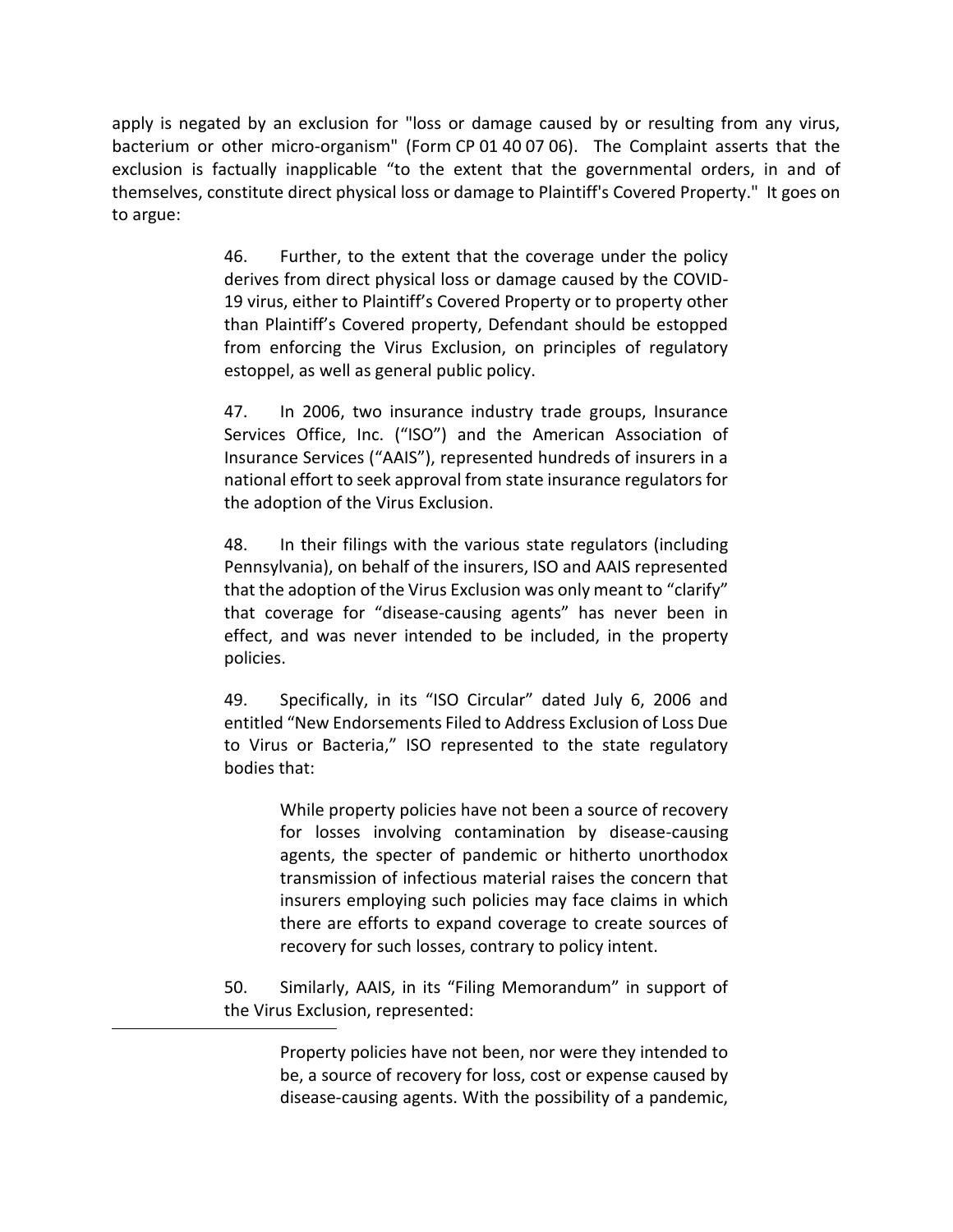there is concern that claims may result in efforts to expand coverage to create recovery for loss where no coverage was originally intended . . .

This endorsement clarifies that loss, cost, or expense caused by, resulting from, or relating to any virus, bacterium, or other microorganism that causes disease, illness, or physical distress or that is capable of causing disease, illness, or physical distress is excluded . . .

51. The foregoing representations made by the insurance industry were false. By 2006, the time of the state applications to approve the Virus Exclusion, courts had repeatedly found that property insurance policies covered claims involving diseasecausing agents, and had held on numerous occasions that any condition making it impossible to use property for its intended use constituted "physical loss or damage to such property."

52. The foregoing assertions by the insurance industry (including Defendant), made to obtain regulatory approval of the Virus Exclusion, were in fact misrepresentations and for this reason, among other public policy concerns, insurers should now be estopped from enforcing the Virus Exclusion to avoid coverage of claims related to the COVID-19 pandemic.

53. In securing approval for the adoption of the Virus Exclusion by misrepresenting to the state regulators that the Virus Exclusion would not change the scope of coverage, the insurance industry effectively narrowed the scope of the insuring agreement without a commensurate reduction in premiums charged. Under the doctrine of regulatory estoppel, the Court should not permit the insurance industry to benefit from this type of duplicitous conduct before the state regulators.

It was predictable that a policyholder would attempt to resurrect the "regulatory estoppel" doctrine as a basis for subverting the virus exclusion, just as it is predictable that policyholders will seek "drafting history" discovery as a means of delaying or avoiding dispositive motion practice in these cases. For the most part, however, it appears that these efforts are a forlorn hope, notwithstanding *Sunbeam*.

To begin with, *Sunbeam* appears to have limited precedential value, particularly on the issue of regulatory estoppel. In *Hussey Copper, Ltd. v. Arrowood Indemnity Co.,* 319 Fed. App'x 507 (3rd Cir. Aug. 23, 2010), the U.S. Court of Appeals for the Third Circuit declined to find that *Sunbeam* estopped a liability insurer from contesting coverage for cleanup claims due to run-off from defective copper roofing that the insured had installed for the property owner. Despite the